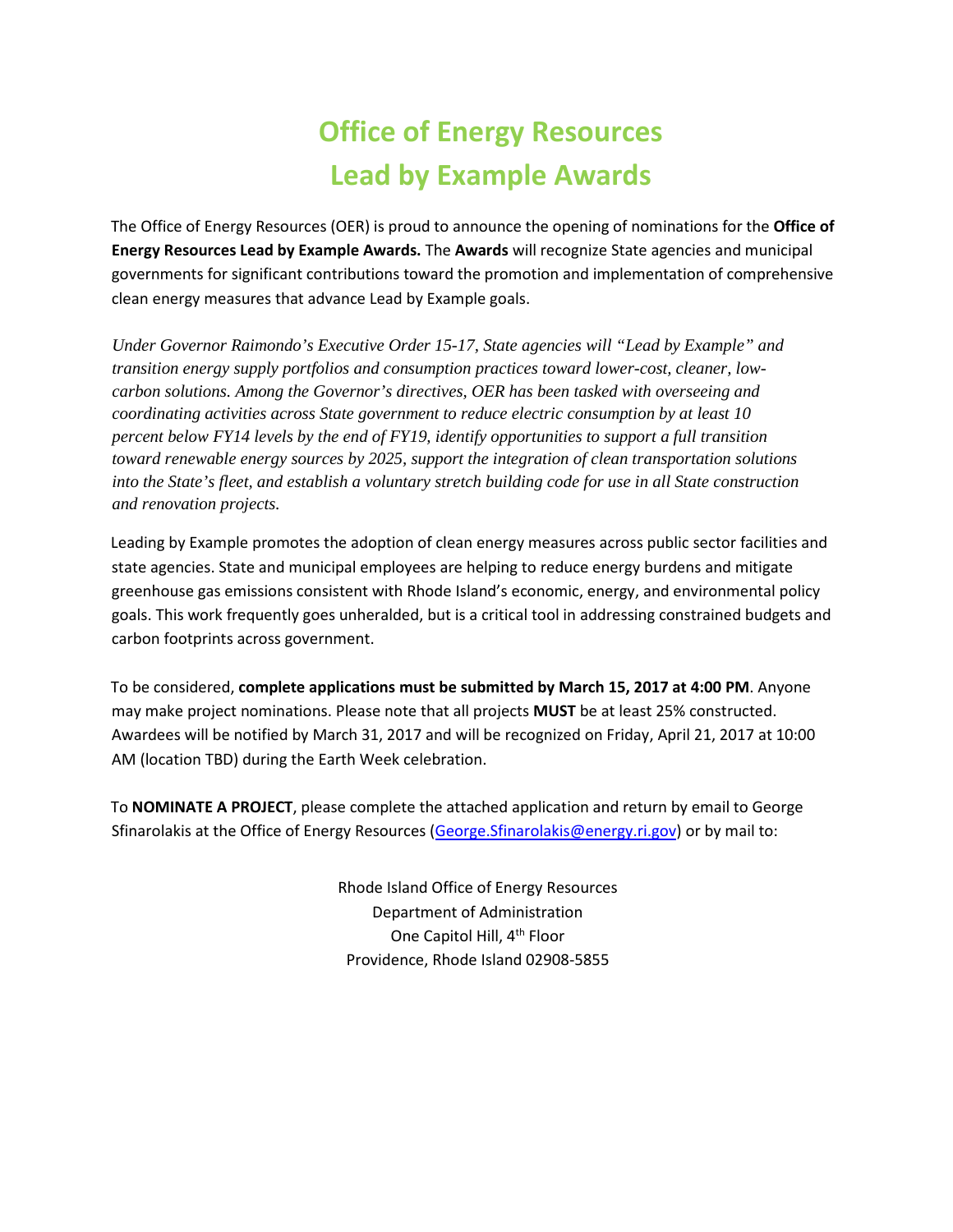## **Office of Energy Resources**

## **Lead by Example Awards**

## *Application Form*

Include additional pages if necessary.

Please type or print.

| (Street)                                                                                                              | (City)   |                   |
|-----------------------------------------------------------------------------------------------------------------------|----------|-------------------|
| Project Owner (State Agency or Municipality): __________________________________                                      |          |                   |
| <b>Project Contact:</b>                                                                                               |          |                   |
|                                                                                                                       |          |                   |
| <u> 1989 - Johann John Stone, markin amerikan basar dan berkembang dan berkembang dan basar dan berkembang dan be</u> |          |                   |
|                                                                                                                       |          |                   |
|                                                                                                                       |          |                   |
|                                                                                                                       |          |                   |
| Please submit a maximum of 4 relevant photos of the project.                                                          |          |                   |
|                                                                                                                       |          |                   |
|                                                                                                                       |          |                   |
|                                                                                                                       |          |                   |
| (Street)                                                                                                              | (City)   | (Zip/Postal Code) |
|                                                                                                                       |          |                   |
| (Office/Business)                                                                                                     | (Mobile) | (Fax)             |